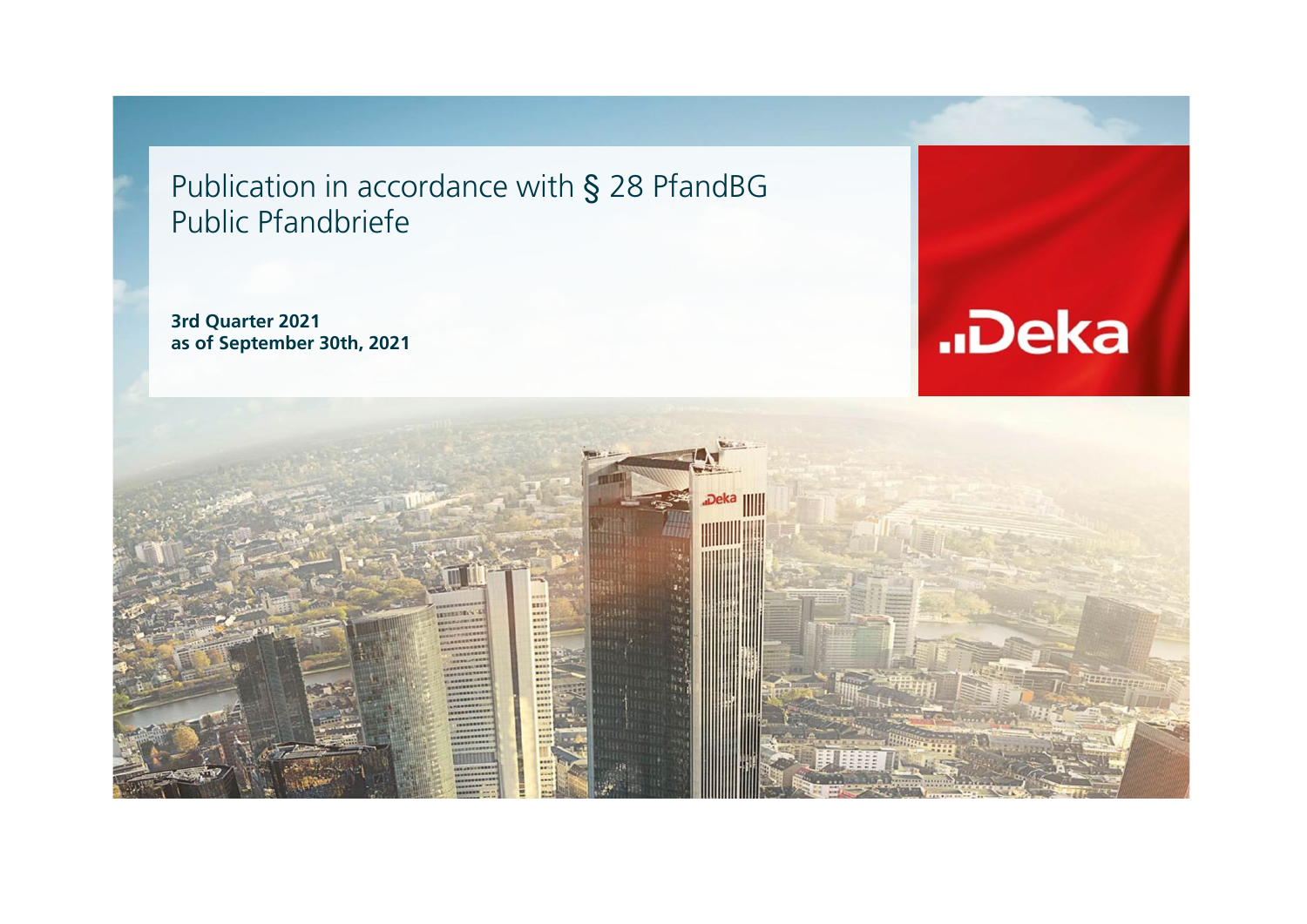# Public Pfandbriefe - Publication in accordance with § 28 PfandBG as of September 30th, 2021

### **Table of contents**

| Publication in accordance with § 28 PfandBG                                                                                      | Page(s) |
|----------------------------------------------------------------------------------------------------------------------------------|---------|
| Nominal value                                                                                                                    | 3       |
| II. vdp-Credit qualitiy differentiation model                                                                                    | 3       |
| III. Derivatives contained in cover pool                                                                                         | 3       |
| IV. Nominal value and net present value                                                                                          | 4       |
| V. Maturity structure                                                                                                            | 5       |
| VI. Breakdown of cover pool by size                                                                                              | 6       |
| VII. Fixed-interest rate assets                                                                                                  | 6       |
| VIII. Additional cover pool assets                                                                                               | 7       |
| IX. Distribution of cover pool assets - Regular cover (incl. statutory overcollateralization) in mill EUR                        | 8       |
| X. Distribution of cover pool assets (amounts directly owed) - Regular cover (incl. statutory overcollateralization) in mill EUR | 9       |
| XI. Distribution of cover pool assets (quaranteed amounts) - Regular cover (incl. statutory overcollateralization) in mill EUR   | 10      |
| XII. Distribution of cover pool assets (quarantees for reasons of export promotion) - Regular cover in mill EUR                  | 11      |
| XIII. Debts in arrears > 90 Days (in mill EUR)                                                                                   | 12      |
| XIV. Total amounts of nonperforming assets, if at least 5% of each individual claim are non performing(in mill EUR)              | 13      |
|                                                                                                                                  |         |

#### **Additional voluntary information**

| I. Additional voluntary information about the cover pool               | $14 - 15$ |
|------------------------------------------------------------------------|-----------|
| II. Additional voluntary information about the outstanding Pfandbriefe |           |

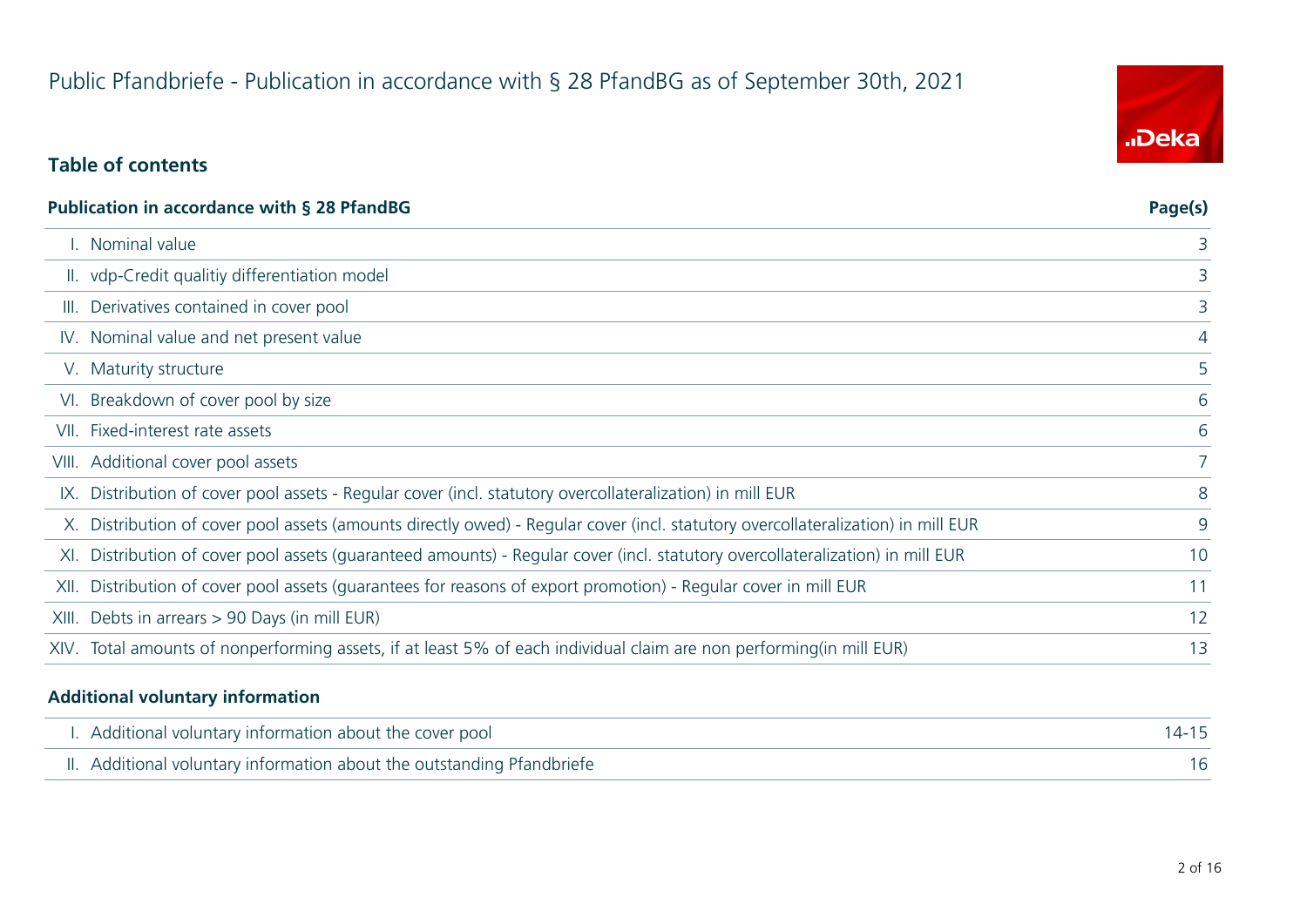

#### **I. Nominal value**

| <b>Total amounts in mill EUR</b>          | <b>Nominal value</b> |         |  |
|-------------------------------------------|----------------------|---------|--|
|                                           | Q3/2021              | Q3/2020 |  |
| Outstanding Pfandbriefe                   | 3.666.4              | 3.515,8 |  |
| Public sector cover pool                  | 4.370.4              | 4.193,1 |  |
| Overcollateralization                     | 704.0                | 677.3   |  |
| Overcollateralization in % of outstanding | 19.2%                | 19.3%   |  |

### **II. vdp-Credit qualitiy differentiation model**

| Overcollateralization in consideration of the<br>"vdp-Credit quality differentiation model" | <b>Nominal value</b> |         | Net present value |         |
|---------------------------------------------------------------------------------------------|----------------------|---------|-------------------|---------|
| in mill EUR                                                                                 | 03/2021              | 03/2020 | O3/2021           | 03/2020 |
| Overcollateralization                                                                       | 704.0                | 677.3   | 763.7             | 822,7   |
| Overcollateralization according to the "vdp-Credit quality"<br>differentiation model"       | 704.0                | 677.3   | 763.7             | 822.7   |
| Overcollateralization in % of outstanding                                                   | 19.2 $%$             | 19.3%   | 19.9 $%$          | 21,8 %  |

#### **III. Derivatives contained in cover pool**

| <b>Total amounts in mill EUR</b> | <b>Nominal value</b> |         |  |
|----------------------------------|----------------------|---------|--|
|                                  | 03/2021              | 03/2020 |  |
| Derivates                        | 0.0                  | 0.0     |  |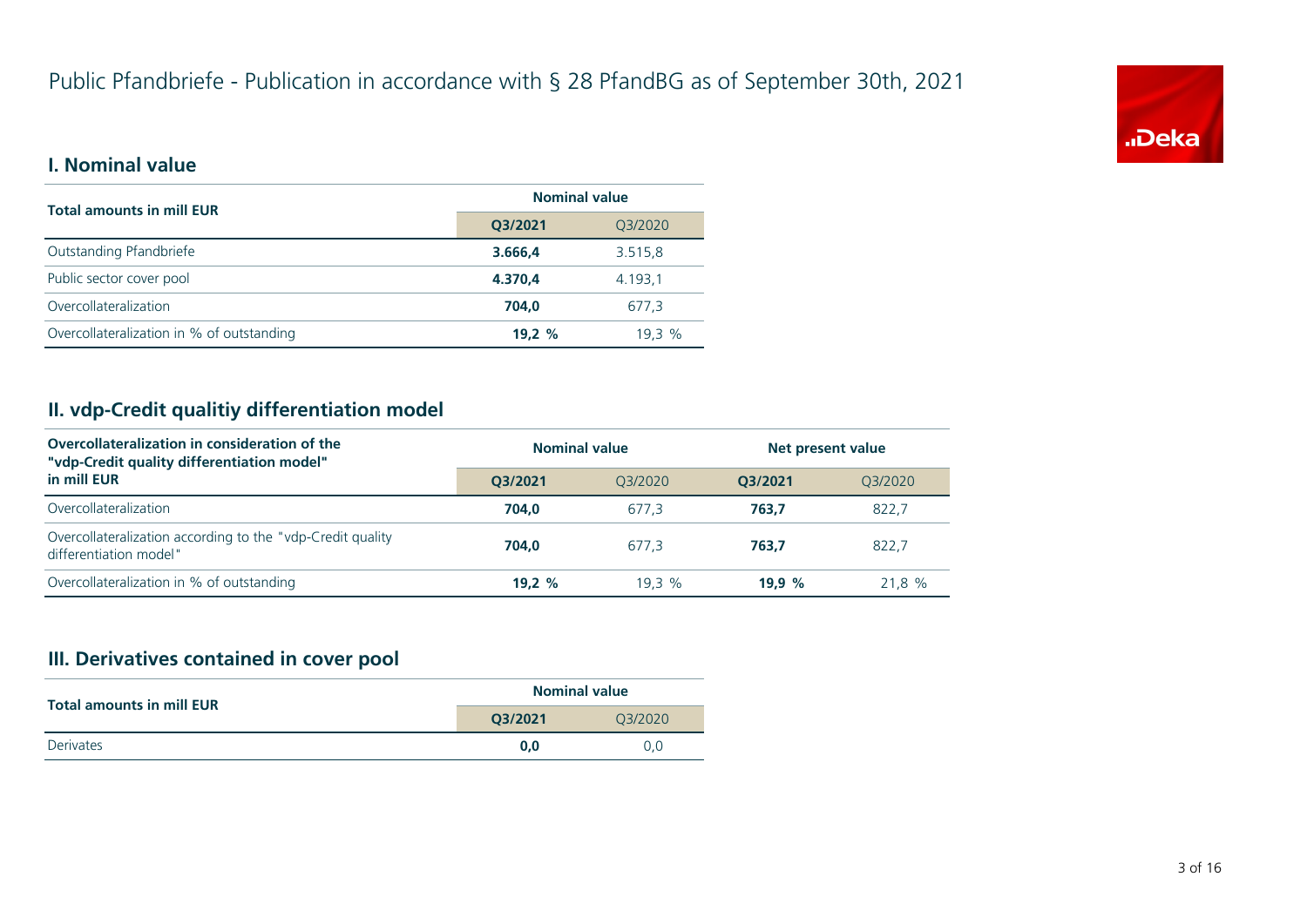

### **IV. Nominal value and net present value**

| <b>Total amounts in mill EUR</b>          | <b>Nominal value</b> |         | Net present value |         |
|-------------------------------------------|----------------------|---------|-------------------|---------|
|                                           | 03/2021              | 03/2020 | O3/2021           | Q3/2020 |
| Outstanding Pfandbriefe                   | 3.666.4              | 3.515.8 | 3.829.2           | 3.782,1 |
| Public sector cover pool                  | 4.370.4              | 4.193.1 | 4.592.9           | 4.604,8 |
| Overcollateralization                     | 704.0                | 677.3   | 763.7             | 822.7   |
| Overcollateralization in % of outstanding | 19.2 $%$             | 19.3 %  | 19.9%             | 21,8 %  |

| <b>Total amounts in mill EUR</b>          | Net present value + 250 BP |         | Net present value - 250 BP |         | Net present value<br><b>Currency stress</b> |         |
|-------------------------------------------|----------------------------|---------|----------------------------|---------|---------------------------------------------|---------|
|                                           | O3/2021                    | 03/2020 | O3/2021                    | 03/2020 | O3/2021                                     | Q3/2020 |
| Outstanding Pfandbriefe                   | 3.421.4                    | 3.381.0 | 4.336.3                    | 4.286.5 | 3.421.4                                     | 3.381,0 |
| Public sector cover pool                  | 4.055.2                    | 4.036,3 | 5.330,0                    | 5.404.3 | 4.035.9                                     | 4.011,4 |
| Overcollateralization                     | 633,7                      | 655.3   | 993,7                      | 1.117.8 | 614.4                                       | 630,5   |
| Overcollateralization in % of outstanding | 18,5%                      | 19.4%   | 22.9%                      | 26,1%   | 18.0 $%$                                    | 18,6 %  |

| <b>Foreign Currencies</b> | Net present value for each foreign<br>currency (in mill) |         | <b>Rates of exchange</b> |         | Net present value<br>in mill EUR |         |
|---------------------------|----------------------------------------------------------|---------|--------------------------|---------|----------------------------------|---------|
|                           | O3/2021                                                  | 03/2020 | O3/2021                  | 03/2020 | O3/2021                          | Q3/2020 |
| <b>USD</b>                | 134,1                                                    | 174.5   | 1.15790                  | 1.17080 | 115,8                            | 149,1   |
| <b>Total amounts</b>      |                                                          |         |                          |         | 115.8                            | 149,1   |

Remark: Net present value on Static Method basis in accordance with § 5 and § 6 PfandBarwertV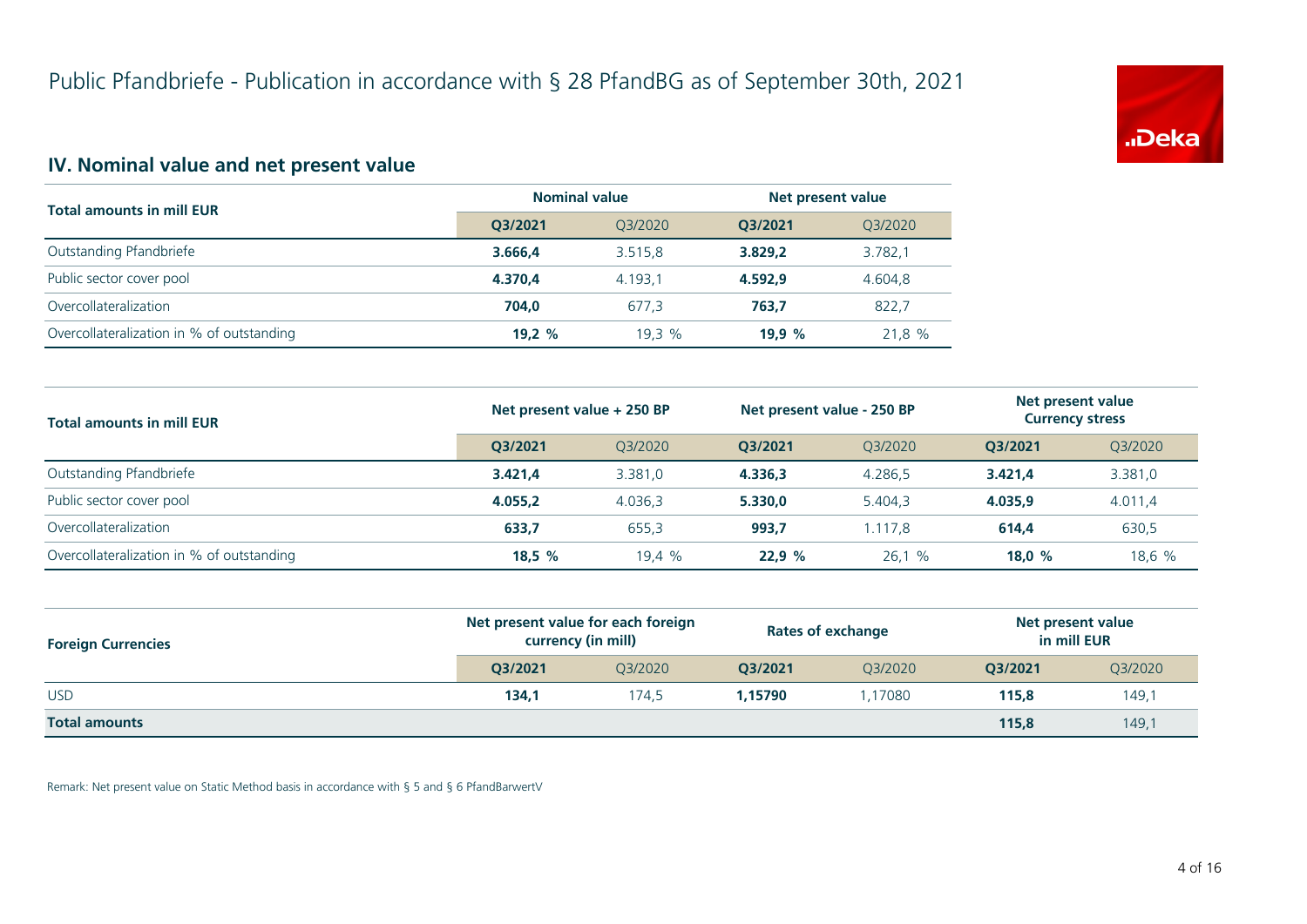

# **V. Maturity structure**

| <b>Maturity ranges</b> |        |           | <b>Outstanding Pfandbriefe in mill EUR</b> |         | Public sector cover pool in mill EUR |         |
|------------------------|--------|-----------|--------------------------------------------|---------|--------------------------------------|---------|
|                        |        |           | Q3/2021                                    | Q3/2020 | Q3/2021                              | Q3/2020 |
|                        | $\leq$ | 6 months  | 393,0                                      | 59,5    | 16,4                                 | 325,8   |
| 6 months               | $\leq$ | 12 months | 30,0                                       | 249,9   | 70,4                                 | 105,3   |
| 12 months              | $\leq$ | 18 months | 420,0                                      | 643,0   | 158,3                                | 107,2   |
| 18 months              | $\leq$ | 2 years   | 290,0                                      | 75,0    | 131,0                                | 78,7    |
| 2 years                | $\leq$ | 3 years   | 349,9                                      | 715,0   | 556,7                                | 221,0   |
| 3 years                | $\leq$ | 4 years   | 562,0                                      | 348,7   | 275,6                                | 198,9   |
| 4 years                | $\leq$ | 5 years   | 324,0                                      | 311,0   | 327,9                                | 302,2   |
| 5 years                | $\leq$ | 10 years  | 901,9                                      | 718,9   | 1.501,9                              | 1.452,4 |
|                        | >      | 10 years  | 395,6                                      | 394,7   | 1.332,3                              | 1.401,5 |
| <b>Total amounts</b>   |        |           | 3.666,4                                    | 3.515,8 | 4.370,4                              | 4.193,1 |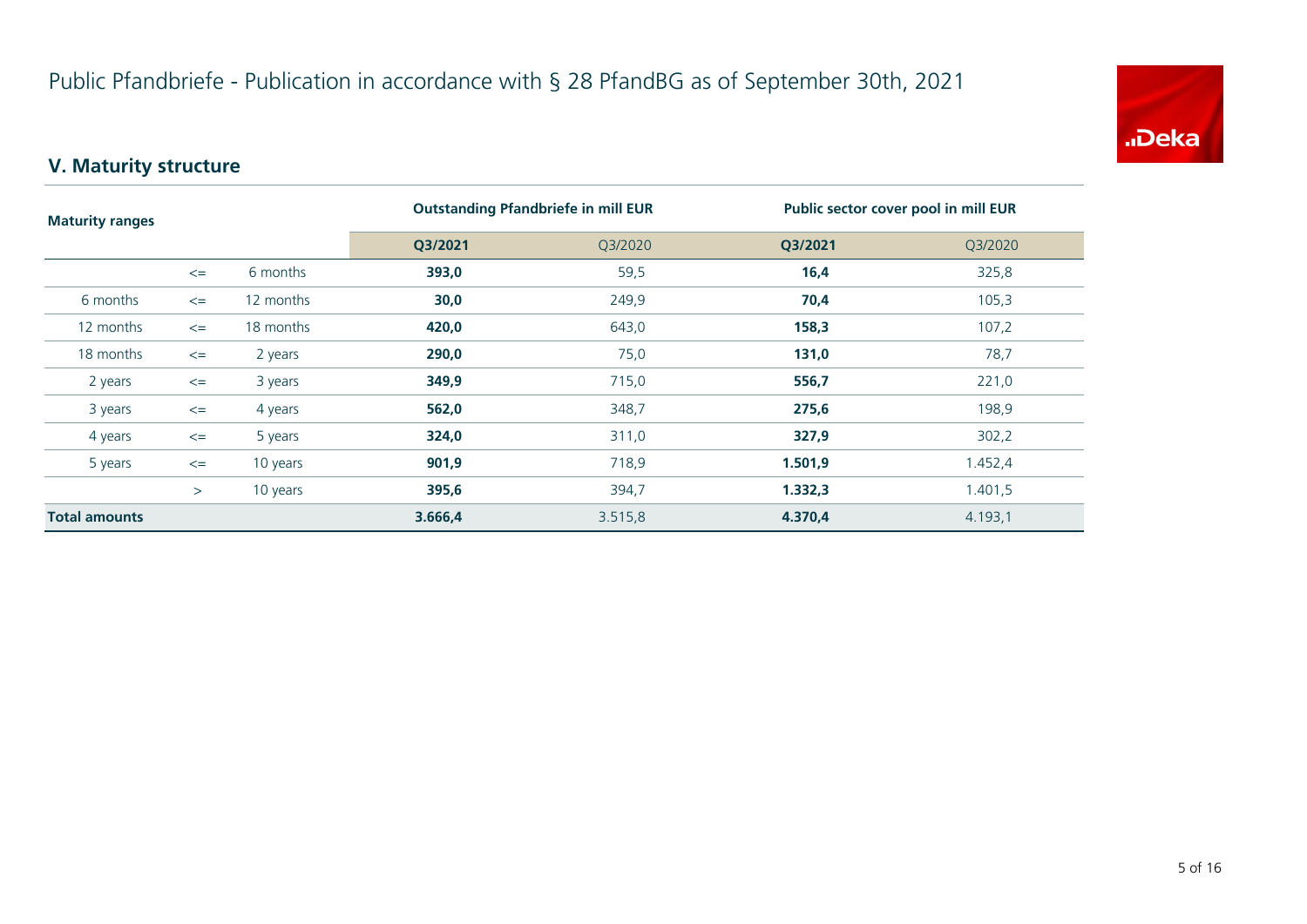

# **VI. Breakdown of cover pool by size**

| Breakdown of cover pool by size (in mill EUR)                     |                                                            |               |              |         |         |  |
|-------------------------------------------------------------------|------------------------------------------------------------|---------------|--------------|---------|---------|--|
|                                                                   |                                                            |               | Q3/2021      | 03/2020 |         |  |
| Regular cover                                                     |                                                            | $\leq$        | 10 mill EUR  | 141.9   | 116,0   |  |
| according to $\S$ 20 para. 1 PfandBG                              |                                                            |               |              |         |         |  |
| Regular cover                                                     | 10 mill EUR $\le$ 100 mill EUR                             |               |              |         |         |  |
|                                                                   | 2.173,6<br>1.747,8<br>according to $\S$ 20 para. 1 PfandBG |               |              |         |         |  |
| Regular cover                                                     |                                                            | $\rightarrow$ | 100 mill FUR | 2.055.0 | 2.329,3 |  |
| according to $\S$ 20 para. 1 PfandBG                              |                                                            |               |              |         |         |  |
| <b>Amounts</b>                                                    |                                                            |               |              | 4.370.4 | 4.193,1 |  |
| Additional cover pool assets<br>according to § 20 para. 2 PfandBG |                                                            |               |              | 0,0     | 0,0     |  |
| <b>Total amounts</b>                                              |                                                            |               |              | 4.370.4 | 4.193,1 |  |

#### **VII. Fixed-interest rate assets**

| Total amounts of fixed-interest assets (nominal and<br>percentage values) | <b>Total amounts in mill EUR</b> |         | thereof: Nominal value of fixed<br>interest assets |         | thereof: Percentage of fixed<br>interest assets |         |
|---------------------------------------------------------------------------|----------------------------------|---------|----------------------------------------------------|---------|-------------------------------------------------|---------|
|                                                                           | O3/2021                          | 03/2020 | 03/2021                                            | 03/2020 | 03/2021                                         | Q3/2020 |
| Outstanding Pfandbriefe                                                   | 3.666.4                          | 3.515.8 | 3.666.4                                            | 3.515.8 | 100.0 $%$                                       | 100,0 % |
| Public sector cover pool                                                  | 4.370.4                          | 4.193.1 | 3.412.6                                            | 3.385.4 | 78.1 %                                          | 80,7 %  |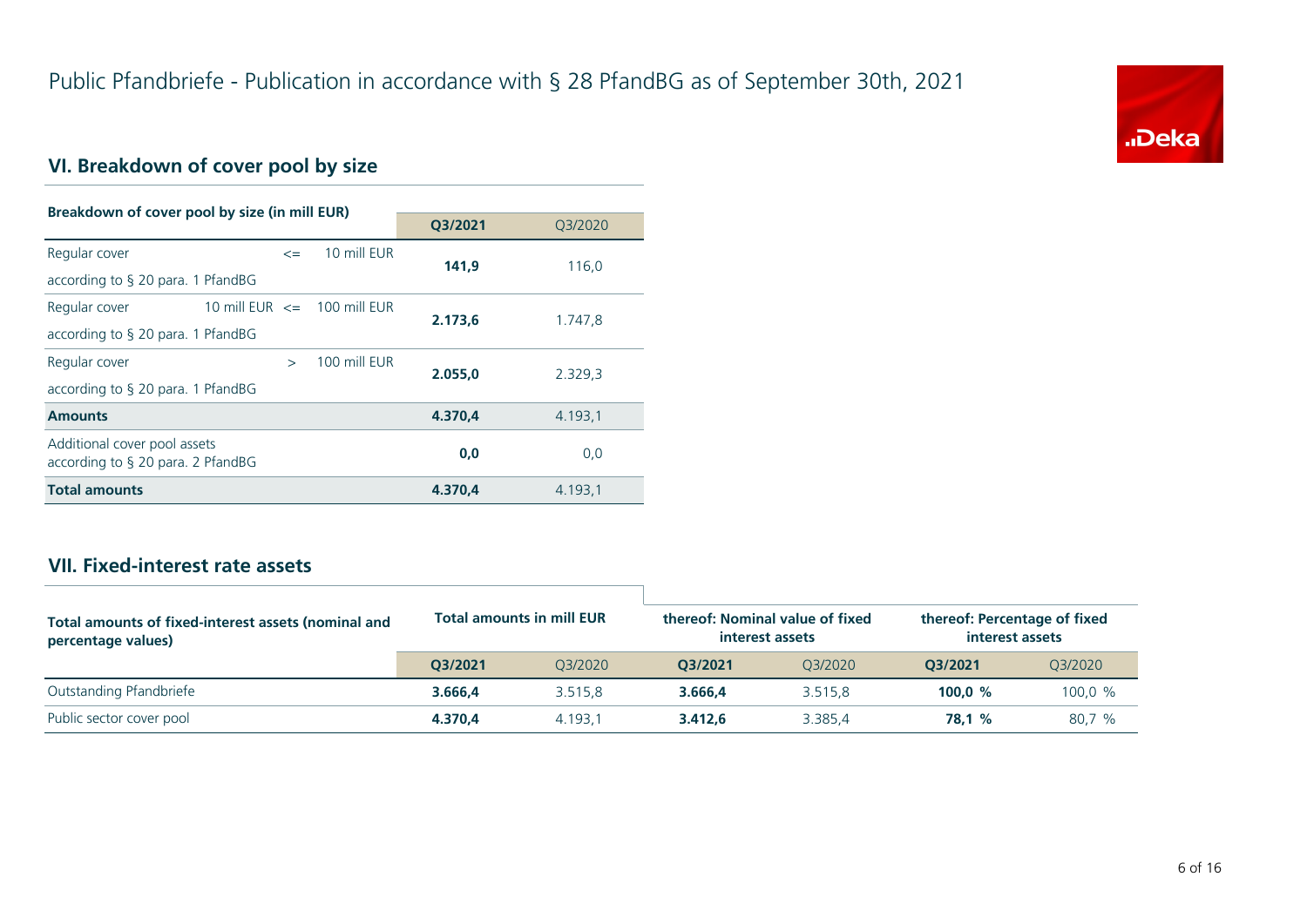

#### **VIII. Additional cover pool assets**

| <b>Additional cover pool assets</b>                                             |               |                                  | <b>Total amounts in mill EUR</b> |         |                                                                                               |
|---------------------------------------------------------------------------------|---------------|----------------------------------|----------------------------------|---------|-----------------------------------------------------------------------------------------------|
| according to § 20 para. 2 PfandBG                                               |               | Q3/2021                          | Q3/2020                          |         |                                                                                               |
|                                                                                 |               | 0,0                              | 0,0                              |         |                                                                                               |
|                                                                                 |               |                                  |                                  |         |                                                                                               |
| Thereof additional cover pool assets                                            |               |                                  | <b>Total amounts in mill EUR</b> |         |                                                                                               |
| according to § 20 para. 2 no. 1 PfandBG                                         |               | Q3/2021                          | Q3/2020                          |         |                                                                                               |
|                                                                                 |               | 0,0                              | 0,0                              |         |                                                                                               |
|                                                                                 |               |                                  |                                  |         |                                                                                               |
| Thereof additional cover pool assets<br>according to § 20 para. 2 no. 2 PfandBG |               | <b>Total amounts in mill EUR</b> |                                  |         | thereof: Exposure in covered bonds<br>according to Article 129 Regulation<br>(EU) No 575/2013 |
|                                                                                 | Code<br>$(*)$ | Q3/2021                          | Q3/2020                          | Q3/2021 | Q3/2020                                                                                       |
| based in                                                                        |               |                                  |                                  |         |                                                                                               |

| Information according to $\S$ 28                                    | <b>Total amounts in mill EUR</b> |         |  |  |
|---------------------------------------------------------------------|----------------------------------|---------|--|--|
| para. 1 no. 8 PfandBG                                               | O3/2021                          | 03/2020 |  |  |
| Cover pool assets that exceed the limits of<br>§ 20 para. 2 PfandBG | 0.0                              | 0.0     |  |  |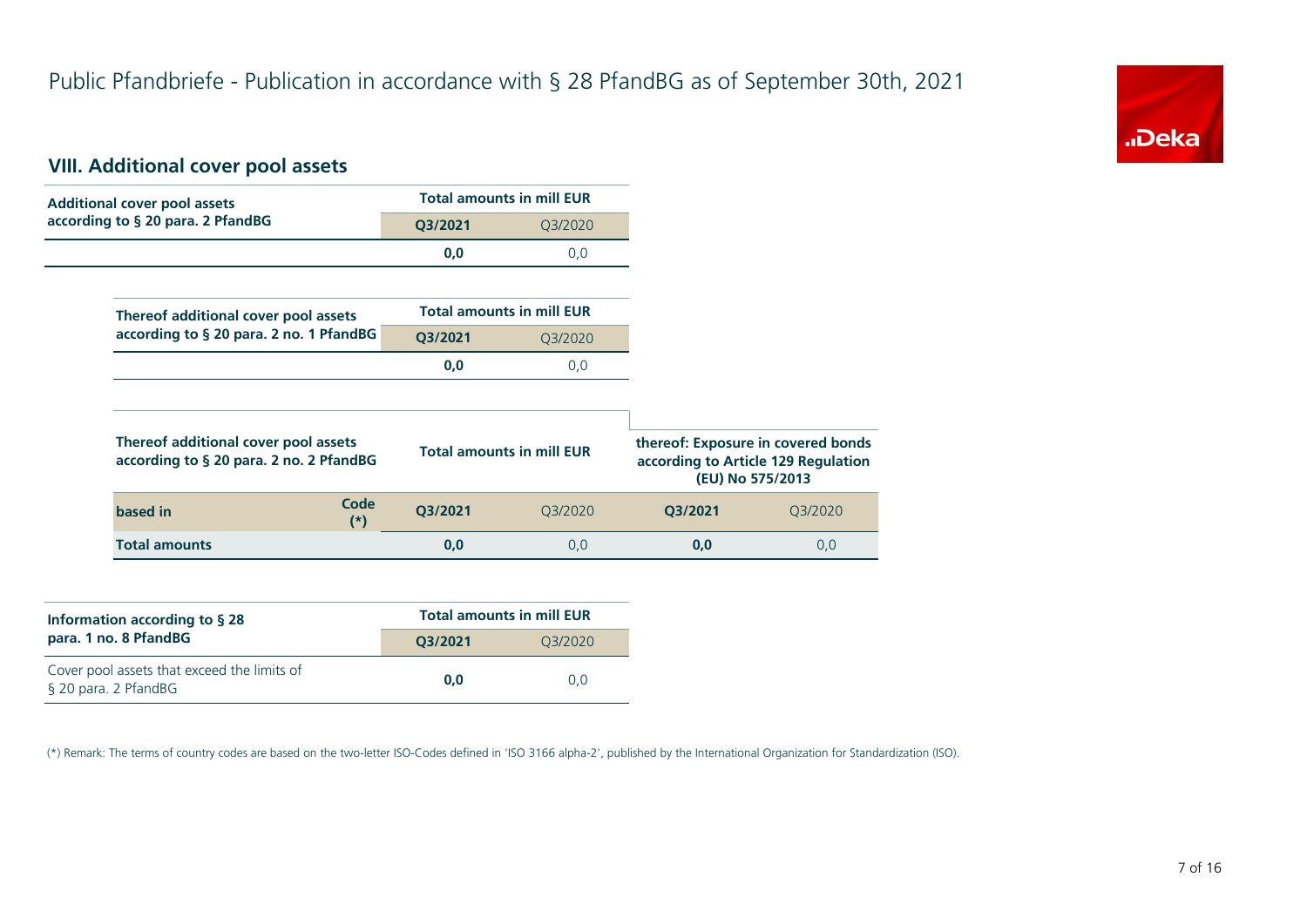#### **IX. Distribution of cover pool assets Regular cover (incl. statutory overcollateralization) in mill EUR**

| Country of registration/residence of<br>the respective borrower or<br>guaranteeing body |               |         | <b>Sovereign</b> |         | <b>Regional Authorities</b> | <b>Local Authorities</b> |         |         |         |         |         | <b>Other debtors</b> |         |  |  | <b>Total amounts</b> |  | thereof: Guarantees<br>of export promotion |  |
|-----------------------------------------------------------------------------------------|---------------|---------|------------------|---------|-----------------------------|--------------------------|---------|---------|---------|---------|---------|----------------------|---------|--|--|----------------------|--|--------------------------------------------|--|
| <b>Country</b>                                                                          | Code<br>$(*)$ | Q3/2021 | Q3/2020          | Q3/2021 | Q3/2020                     | Q3/2021                  | Q3/2020 | Q3/2021 | Q3/2020 | Q3/2021 | Q3/2020 | Q3/2021              | Q3/2020 |  |  |                      |  |                                            |  |
| Germany                                                                                 | DE            | 114,1   | 167,2            | 534,4   | 466,8                       | 2.449,7                  | 1.926,4 | 608,5   | 795,3   | 3.706,7 | 3.355,7 | 114,1                | 167,2   |  |  |                      |  |                                            |  |
| Denmark                                                                                 | <b>DK</b>     | 0,0     | 0,0              | 0,0     | 0,0                         | 0,0                      | 0,0     | 106,3   | 70,7    | 106,3   | 70,7    | 106,3                | 70,7    |  |  |                      |  |                                            |  |
| France                                                                                  | <b>FR</b>     | 0,0     | 2,7              | 0,0     | 0,0                         | 0,0                      | 0,0     | 0,0     | 0,0     | 0,0     | 2,7     | 0,0                  | 2,7     |  |  |                      |  |                                            |  |
| Canada                                                                                  | CA            | 0,0     | 0,0              | 21,2    | 21,0                        | 0,0                      | 0,0     | 0,0     | 0,0     | 21,2    | 21,0    | 0,0                  | 0,0     |  |  |                      |  |                                            |  |
| Latvia                                                                                  | LV            | 0,0     | 0,0              | 0,0     | 0,0                         | 91,8                     | 108,8   | 0,0     | 0,0     | 91,8    | 108,8   | 0,0                  | 0,0     |  |  |                      |  |                                            |  |
| Netherlands                                                                             | <b>NL</b>     | 133,3   | 147,6            | 0,0     | 0,0                         | 0,0                      | 0,0     | 0,0     | 0,0     | 133,3   | 147,6   | 133,3                | 147,6   |  |  |                      |  |                                            |  |
| Norway                                                                                  | <b>NO</b>     | 37,5    | 50,0             | 0,0     | 0,0                         | 0,0                      | 0,0     | 0,0     | 0,0     | 37,5    | 50,0    | 37,5                 | 50,0    |  |  |                      |  |                                            |  |
| Poland                                                                                  | <b>PL</b>     | 0,0     | 50,0             | 0,0     | 0,0                         | 0,0                      | 0,0     | 0,0     | 0,0     | 0,0     | 50,0    | 0,0                  | 0,0     |  |  |                      |  |                                            |  |
| United States of America                                                                | <b>US</b>     | 67,2    | 117,8            | 0,0     | 0,0                         | 0,0                      | 0,0     | 0,0     | 0,0     | 67,2    | 117,8   | 67,2                 | 117,8   |  |  |                      |  |                                            |  |
| United Kingdom of Great Britain<br>and Northern Ireland                                 | <b>GB</b>     | 206,4   | 268,8            | 0,0     | 0,0                         | 0,0                      | 0,0     | 0.0     | 0.0     | 206,4   | 268,8   | 206,4                | 268,8   |  |  |                      |  |                                            |  |
| <b>Amounts</b>                                                                          |               | 558,5   | 804,1            | 555,6   | 487,8                       | 2.541,5                  | 2.035,2 | 714,8   | 866,0   | 4.370,4 | 4.193,1 | 664,8                | 824,8   |  |  |                      |  |                                            |  |

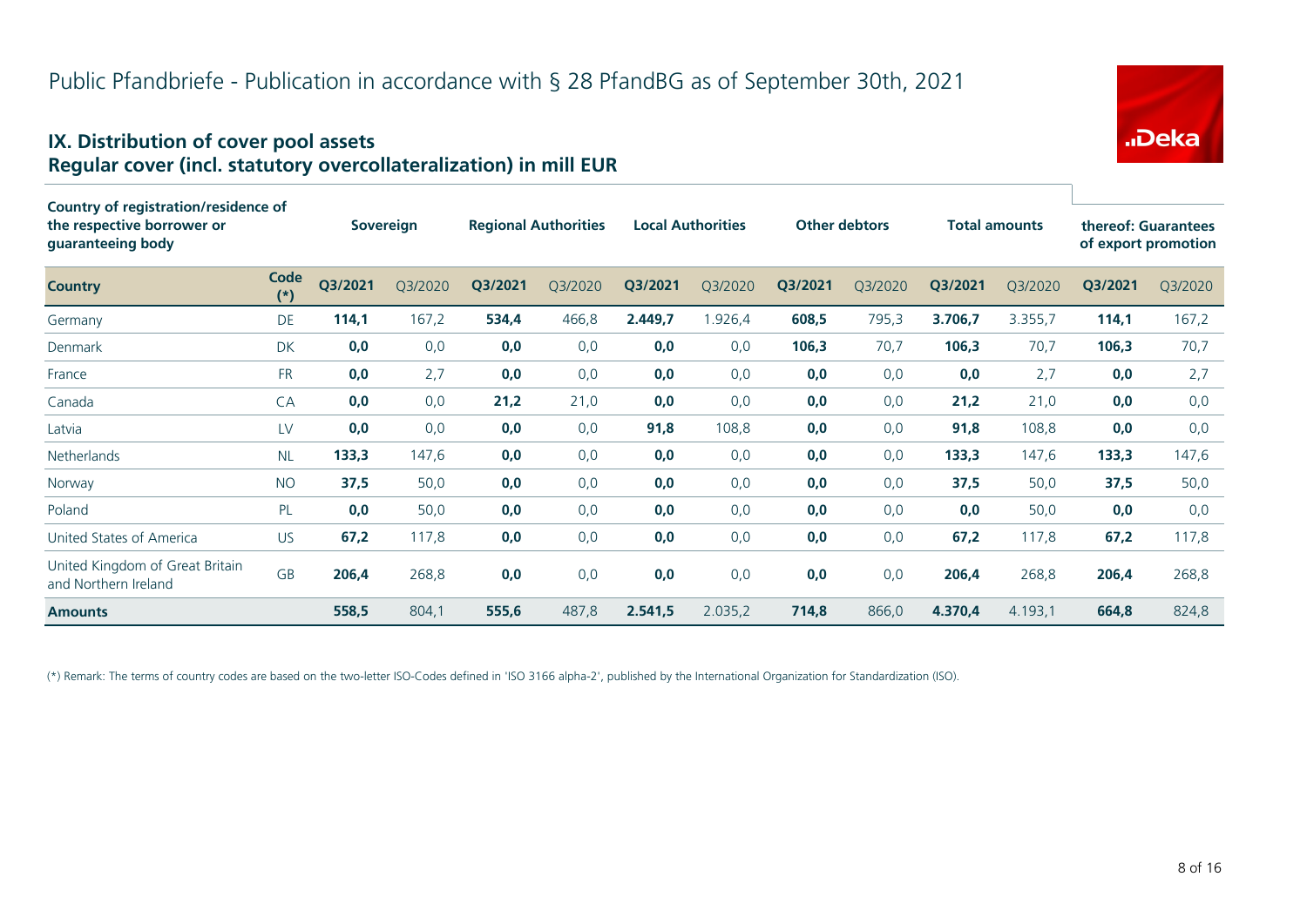

#### **X. Distribution of cover pool assets (amounts directly owed) Regular cover (incl. statutory overcollateralization) in mill EUR**

| Country of registration/residence of<br>the respective borrower |               | <b>Sovereign</b> |         | <b>Regional Authorities</b> |         | <b>Local Authorities</b> |         | <b>Other debtors</b> |         | <b>Total amounts</b> |         |
|-----------------------------------------------------------------|---------------|------------------|---------|-----------------------------|---------|--------------------------|---------|----------------------|---------|----------------------|---------|
| <b>Country</b>                                                  | Code<br>$(*)$ | Q3/2021          | Q3/2020 | Q3/2021                     | Q3/2020 | Q3/2021                  | Q3/2020 | Q3/2021              | O3/2020 | O3/2021              | 03/2020 |
| Germany                                                         | DE            | 0,0              | 0,0     | 534,4                       | 466,8   | 2.449,7                  | 1.926,0 | 608,5                | 795,3   | 3.592.6              | 3.188,2 |
| Canada                                                          | CA            | 0,0              | 0,0     | 12,6                        | 12,4    | 0,0                      | 0,0     | 0,0                  | 0,0     | 12,6                 | 12,4    |
| Latvia                                                          | LV            | 0,0              | 0,0     | 0,0                         | 0,0     | 91,8                     | 108,8   | 0,0                  | 0,0     | 91,8                 | 108,8   |
| Poland                                                          | <b>PL</b>     | 0,0              | 50,0    | 0,0                         | 0,0     | 0,0                      | 0,0     | 0,0                  | 0,0     | 0,0                  | 50,0    |
| <b>Amounts</b>                                                  |               | 0,0              | 50,0    | 547,0                       | 479,3   | 2.541,5                  | 2.034,9 | 608,5                | 795,3   | 3.697.0              | 3.359,5 |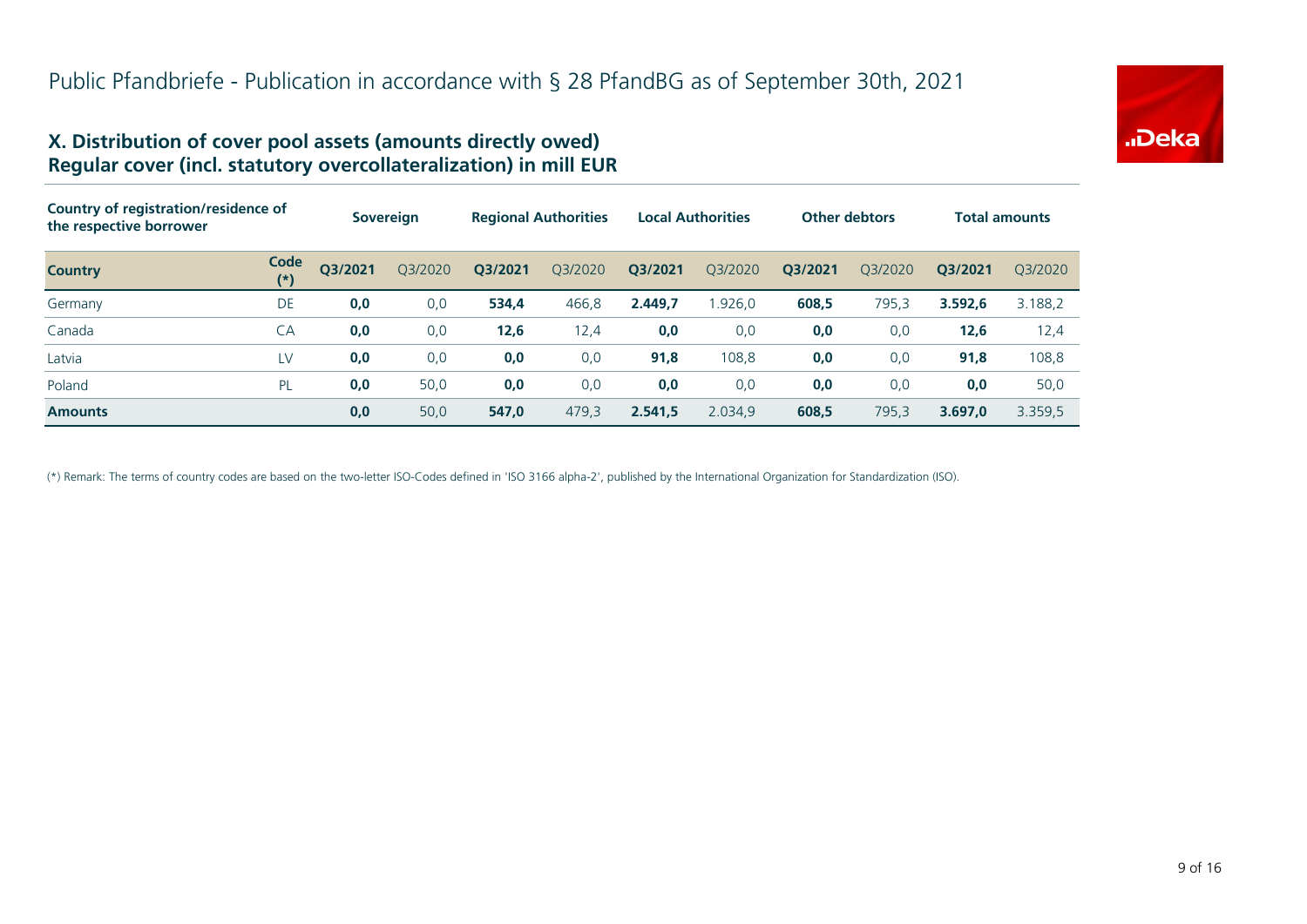

#### **XI. Distribution of cover pool assets (guaranteed amounts) Regular cover (incl. statutory overcollateralization) in mill EUR**

| Country of registration/residence of<br>the guaranteeing body |               | <b>Sovereign</b> |         | <b>Regional Authorities</b> |         | <b>Local Authorities</b> |         | <b>Other debtors</b> |         | <b>Total amounts</b> |         |
|---------------------------------------------------------------|---------------|------------------|---------|-----------------------------|---------|--------------------------|---------|----------------------|---------|----------------------|---------|
| <b>Country</b>                                                | Code<br>$(*)$ | Q3/2021          | Q3/2020 | Q3/2021                     | Q3/2020 | Q3/2021                  | Q3/2020 | Q3/2021              | Q3/2020 | Q3/2021              | Q3/2020 |
| Germany                                                       | <b>DE</b>     | 114,1            | 167,2   | 0,0                         | 0,0     | 0,0                      | 0,3     | 0,0                  | 0,0     | 114,1                | 167,5   |
| Denmark                                                       | DK            | 0,0              | 0,0     | 0,0                         | 0,0     | 0,0                      | 0,0     | 106,3                | 70,7    | 106,3                | 70,7    |
| France                                                        | <b>FR</b>     | 0,0              | 2,7     | 0,0                         | 0,0     | 0,0                      | 0,0     | 0,0                  | 0,0     | 0,0                  | 2,7     |
| Canada                                                        | CA            | 0,0              | 0,0     | 8,6                         | 8,5     | 0,0                      | 0,0     | 0,0                  | 0,0     | 8,6                  | 8,5     |
| <b>Netherlands</b>                                            | <b>NL</b>     | 133,3            | 147,6   | 0,0                         | 0,0     | 0,0                      | 0,0     | 0,0                  | 0,0     | 133,3                | 147,6   |
| Norway                                                        | <b>NO</b>     | 37,5             | 50,0    | 0,0                         | 0,0     | 0,0                      | 0,0     | 0,0                  | 0,0     | 37,5                 | 50,0    |
| United States of America                                      | US            | 67,2             | 117,8   | 0,0                         | 0,0     | 0,0                      | 0,0     | 0,0                  | 0,0     | 67,2                 | 117,8   |
| United Kingdom of Great Britain<br>and Northern Ireland       | <b>GB</b>     | 206,4            | 268,8   | 0,0                         | 0,0     | 0,0                      | 0,0     | 0,0                  | 0,0     | 206,4                | 268,8   |
| <b>Amounts</b>                                                |               | 558,5            | 754,1   | 8,6                         | 8,5     | 0,0                      | 0,3     | 106,3                | 70,7    | 673,5                | 833,7   |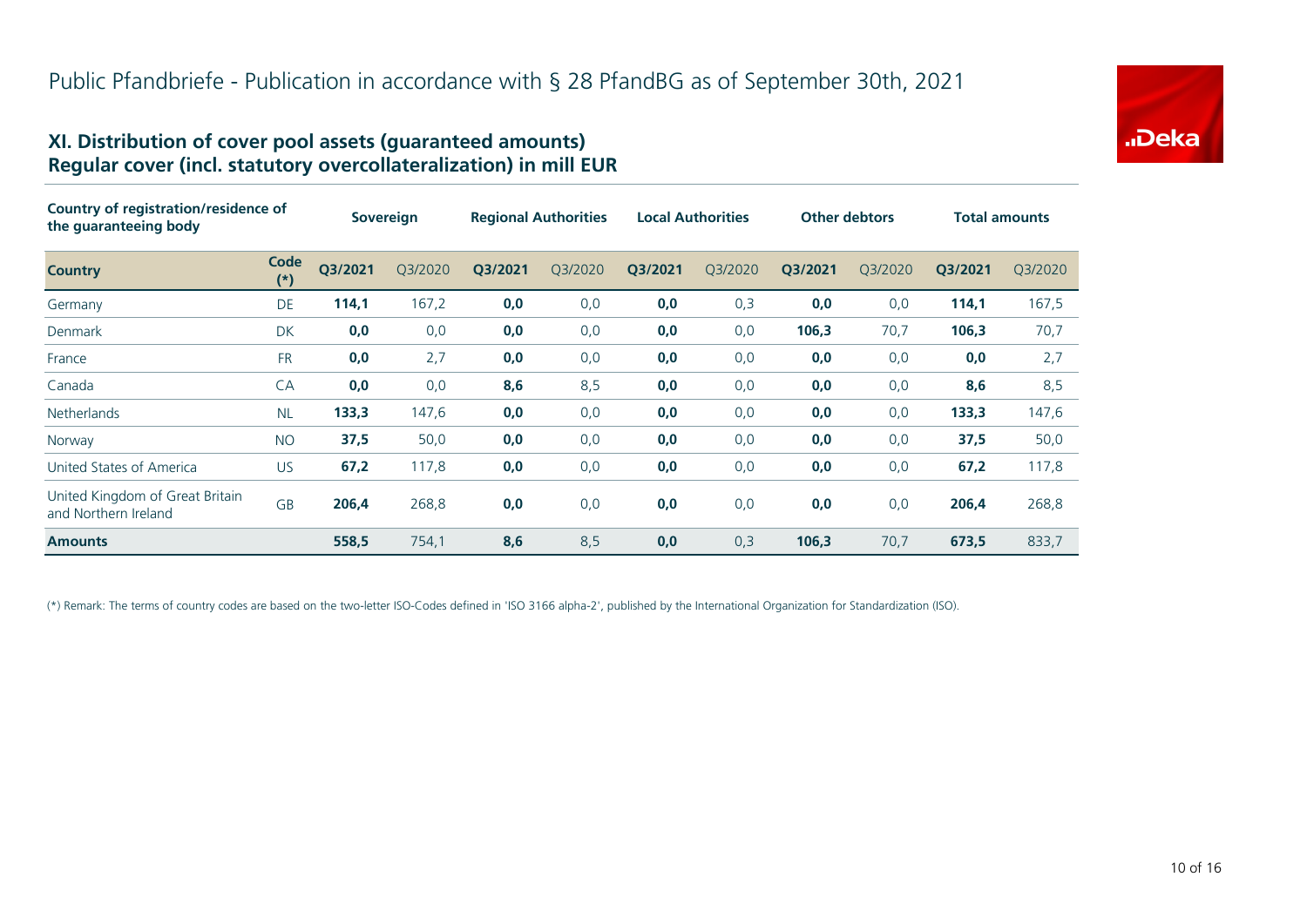#### **XII. Distribution of cover pool assets (guarantees for reasons of export promotion) Regular cover in mill EUR**

| Country of registration/residence of<br>the guaranteeing body |               |         | <b>Total amounts</b> |         | thereof: Sovereign | thereof: Other<br>debtors |         |  |  |  |
|---------------------------------------------------------------|---------------|---------|----------------------|---------|--------------------|---------------------------|---------|--|--|--|
| <b>Country</b>                                                | Code<br>$(*)$ | O3/2021 | O3/2020              | Q3/2021 | 03/2020            | Q3/2021                   | Q3/2020 |  |  |  |
| Germany                                                       | DE            | 114.1   | 167,2                | 114.1   | 167,2              | 0,0                       | 0,0     |  |  |  |
| Denmark                                                       | <b>DK</b>     | 106,3   | 70,7                 | 0,0     | 0,0                | 106,3                     | 70,7    |  |  |  |
| France                                                        | <b>FR</b>     | 0,0     | 2,7                  | 0,0     | 2,7                | 0,0                       | 0,0     |  |  |  |
| <b>Netherlands</b>                                            | <b>NL</b>     | 133,3   | 147,6                | 133,3   | 147,6              | 0,0                       | 0,0     |  |  |  |
| Norway                                                        | <b>NO</b>     | 37,5    | 50,0                 | 37,5    | 50,0               | 0,0                       | 0,0     |  |  |  |
| United States of America                                      | <b>US</b>     | 67,2    | 117,8                | 67,2    | 117,8              | 0,0                       | 0,0     |  |  |  |
| United Kingdom of Great Britain<br>and Northern Ireland       | GB            | 206.4   | 268,8                | 206,4   | 268,8              | 0,0                       | 0,0     |  |  |  |
| <b>Amounts</b>                                                |               | 664,8   | 824,8                | 558,5   | 754,1              | 106,3                     | 70,7    |  |  |  |

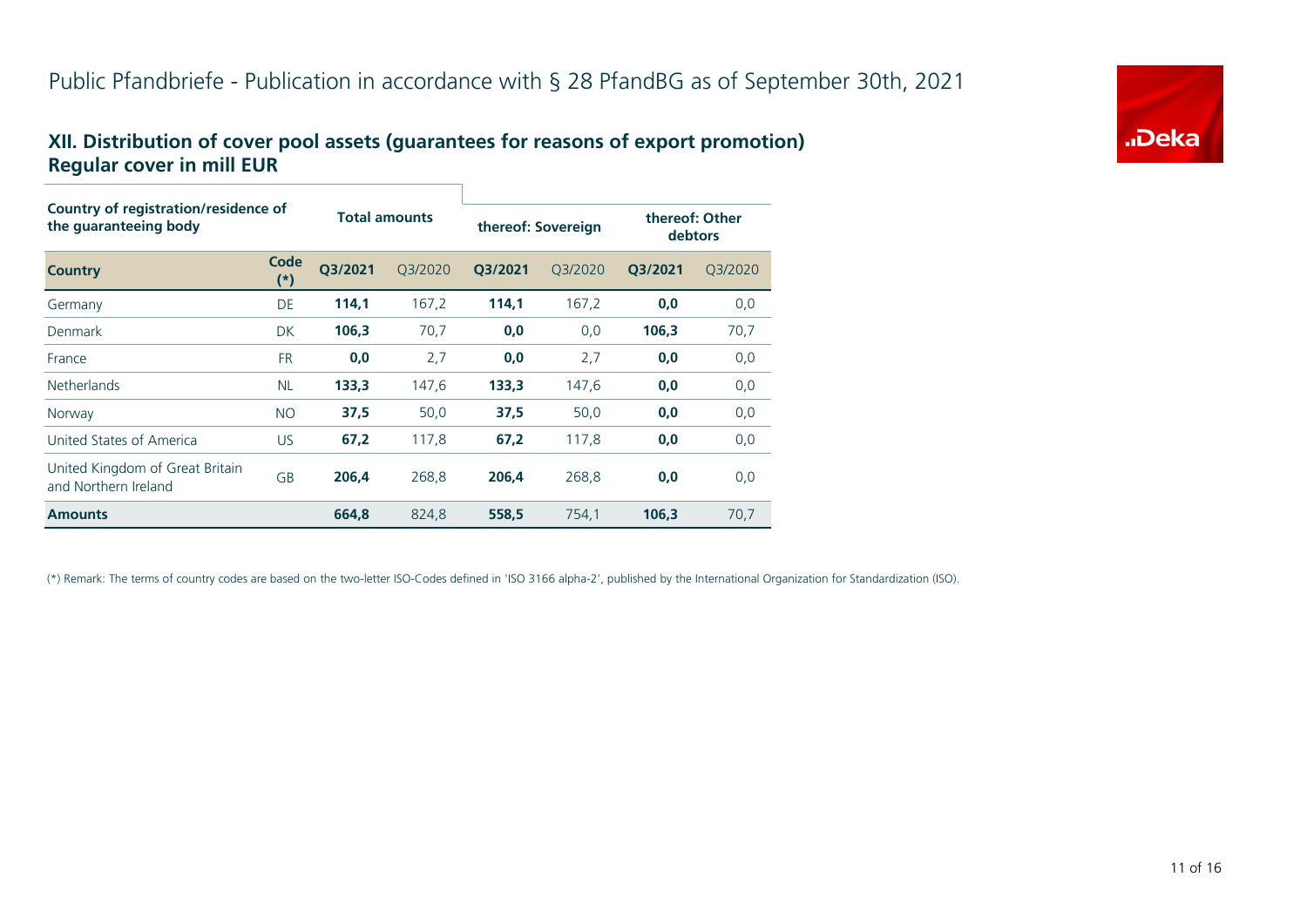

# **XIII. Debts in arrears > 90 Days (in mill EUR)**

| Country of registration/residence of<br>the respective borrower or<br>guaranteeing body |               | <b>Total amounts</b> |         | thereof: Sovereign |         | thereof: Regional<br><b>Authorities</b> |         | thereof: Local<br><b>Authorities</b> |         | thereof: Other<br>debtors |         |
|-----------------------------------------------------------------------------------------|---------------|----------------------|---------|--------------------|---------|-----------------------------------------|---------|--------------------------------------|---------|---------------------------|---------|
| <b>Country</b>                                                                          | Code<br>$(*)$ | Q3/2021              | Q3/2020 | Q3/2021            | Q3/2020 | Q3/2021                                 | Q3/2020 | Q3/2021                              | Q3/2020 | Q3/2021                   | Q3/2020 |
| Germany                                                                                 | <b>DE</b>     | 0,0                  | 0,0     | 0,0                | 0,0     | 0,0                                     | 0,0     | 0,0                                  | 0,0     | 0,0                       | 0,0     |
| Denmark                                                                                 | DK            | 0,0                  | 0,0     | 0,0                | 0,0     | 0,0                                     | 0,0     | 0,0                                  | 0,0     | 0,0                       | 0,0     |
| France                                                                                  | <b>FR</b>     | 0,0                  | 0,0     | 0,0                | 0,0     | 0,0                                     | 0,0     | 0,0                                  | 0,0     | 0,0                       | 0,0     |
| Canada                                                                                  | CA            | 0,0                  | 0,0     | 0,0                | 0,0     | 0,0                                     | 0,0     | 0,0                                  | 0,0     | 0,0                       | 0,0     |
| Latvia                                                                                  | LV            | 0,0                  | 0,0     | 0,0                | 0,0     | 0,0                                     | 0,0     | 0,0                                  | 0,0     | 0,0                       | 0,0     |
| <b>Netherlands</b>                                                                      | <b>NL</b>     | 0,0                  | 0,0     | 0,0                | 0,0     | 0,0                                     | 0,0     | 0,0                                  | 0,0     | 0,0                       | 0,0     |
| Norway                                                                                  | <b>NO</b>     | 0,0                  | 0,0     | 0,0                | 0,0     | 0,0                                     | 0,0     | 0,0                                  | 0,0     | 0,0                       | 0,0     |
| Poland                                                                                  | PL            | 0,0                  | 0,0     | 0,0                | 0,0     | 0,0                                     | 0,0     | 0,0                                  | 0,0     | 0,0                       | 0,0     |
| United States of America                                                                | <b>US</b>     | 0,0                  | 0,0     | 0,0                | 0,0     | 0,0                                     | 0,0     | 0,0                                  | 0,0     | 0,0                       | 0,0     |
| United Kingdom of Great Britain<br>and Northern Ireland                                 | GB            | 0,0                  | 0,0     | 0,0                | 0,0     | 0,0                                     | 0,0     | 0,0                                  | 0,0     | 0,0                       | 0,0     |
| <b>Amounts</b>                                                                          |               | 0,0                  | 0,0     | 0,0                | 0,0     | 0,0                                     | 0,0     | 0,0                                  | 0,0     | 0,0                       | 0,0     |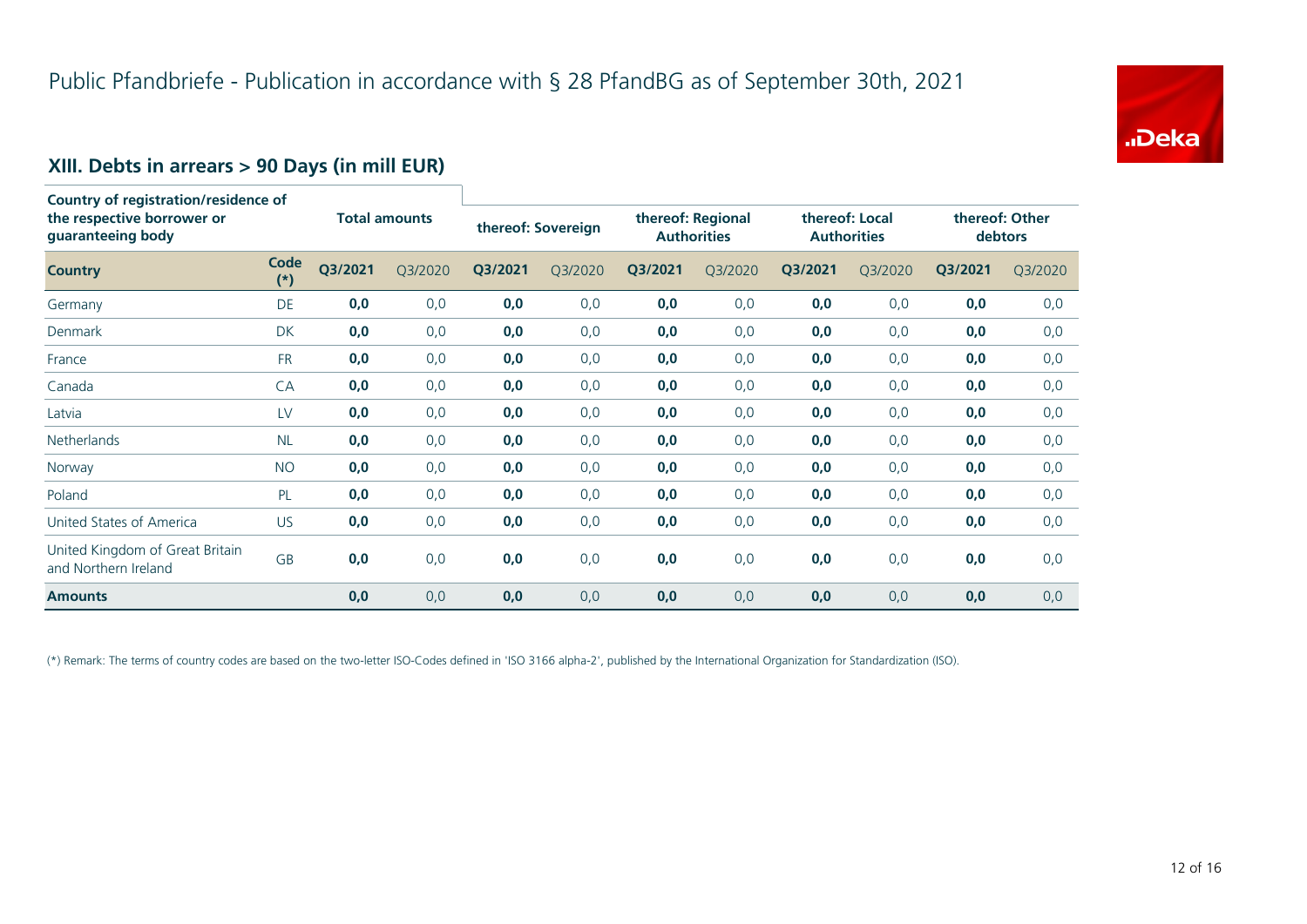# "Deka

#### **XIV. Total amounts of nonperforming assets, if at least 5% of each individual claim are non performing (in mill EUR)**

| <b>Country of registration/residence of</b>             |               |                      |         |                    |         |                                         |         |                                      |         |                           |         |
|---------------------------------------------------------|---------------|----------------------|---------|--------------------|---------|-----------------------------------------|---------|--------------------------------------|---------|---------------------------|---------|
| the respective borrower or<br>guaranteeing body         |               | <b>Total amounts</b> |         | thereof: Sovereign |         | thereof: Regional<br><b>Authorities</b> |         | thereof: Local<br><b>Authorities</b> |         | thereof: Other<br>debtors |         |
| <b>Country</b>                                          | Code<br>$(*)$ | Q3/2021              | Q3/2020 | Q3/2021            | Q3/2020 | Q3/2021                                 | Q3/2020 | Q3/2021                              | Q3/2020 | Q3/2021                   | Q3/2020 |
| Germany                                                 | DE            | 0,0                  | 0,0     | 0,0                | 0,0     | 0,0                                     | 0,0     | 0,0                                  | 0,0     | 0,0                       | 0,0     |
| Denmark                                                 | DK            | 0,0                  | 0,0     | 0,0                | 0,0     | 0,0                                     | 0,0     | 0,0                                  | 0,0     | 0,0                       | 0,0     |
| France                                                  | <b>FR</b>     | 0,0                  | 0,0     | 0,0                | 0,0     | 0,0                                     | 0,0     | 0,0                                  | 0,0     | 0,0                       | 0,0     |
| Canada                                                  | CA            | 0,0                  | 0,0     | 0,0                | 0, 0    | 0,0                                     | 0,0     | 0,0                                  | 0,0     | 0,0                       | 0,0     |
| Latvia                                                  | LV            | 0,0                  | 0,0     | 0,0                | 0,0     | 0,0                                     | 0,0     | 0,0                                  | 0,0     | 0,0                       | 0,0     |
| <b>Netherlands</b>                                      | <b>NL</b>     | 0,0                  | 0,0     | 0,0                | 0,0     | 0,0                                     | 0,0     | 0,0                                  | 0,0     | 0,0                       | 0,0     |
| Norway                                                  | <b>NO</b>     | 0,0                  | 0,0     | 0,0                | 0,0     | 0,0                                     | 0,0     | 0,0                                  | 0,0     | 0,0                       | 0,0     |
| Poland                                                  | PL            | 0,0                  | 0,0     | 0,0                | 0, 0    | 0,0                                     | 0,0     | 0,0                                  | 0,0     | 0,0                       | 0,0     |
| United States of America                                | <b>US</b>     | 0,0                  | 0,0     | 0,0                | 0,0     | 0,0                                     | 0,0     | 0,0                                  | 0,0     | 0,0                       | 0,0     |
| United Kingdom of Great Britain<br>and Northern Ireland | GB            | 0,0                  | 0,0     | 0,0                | 0,0     | 0,0                                     | 0,0     | 0,0                                  | 0,0     | 0,0                       | 0,0     |
| <b>Amounts</b>                                          |               | 0,0                  | 0,0     | 0,0                | 0,0     | 0,0                                     | 0,0     | 0,0                                  | 0,0     | 0,0                       | 0,0     |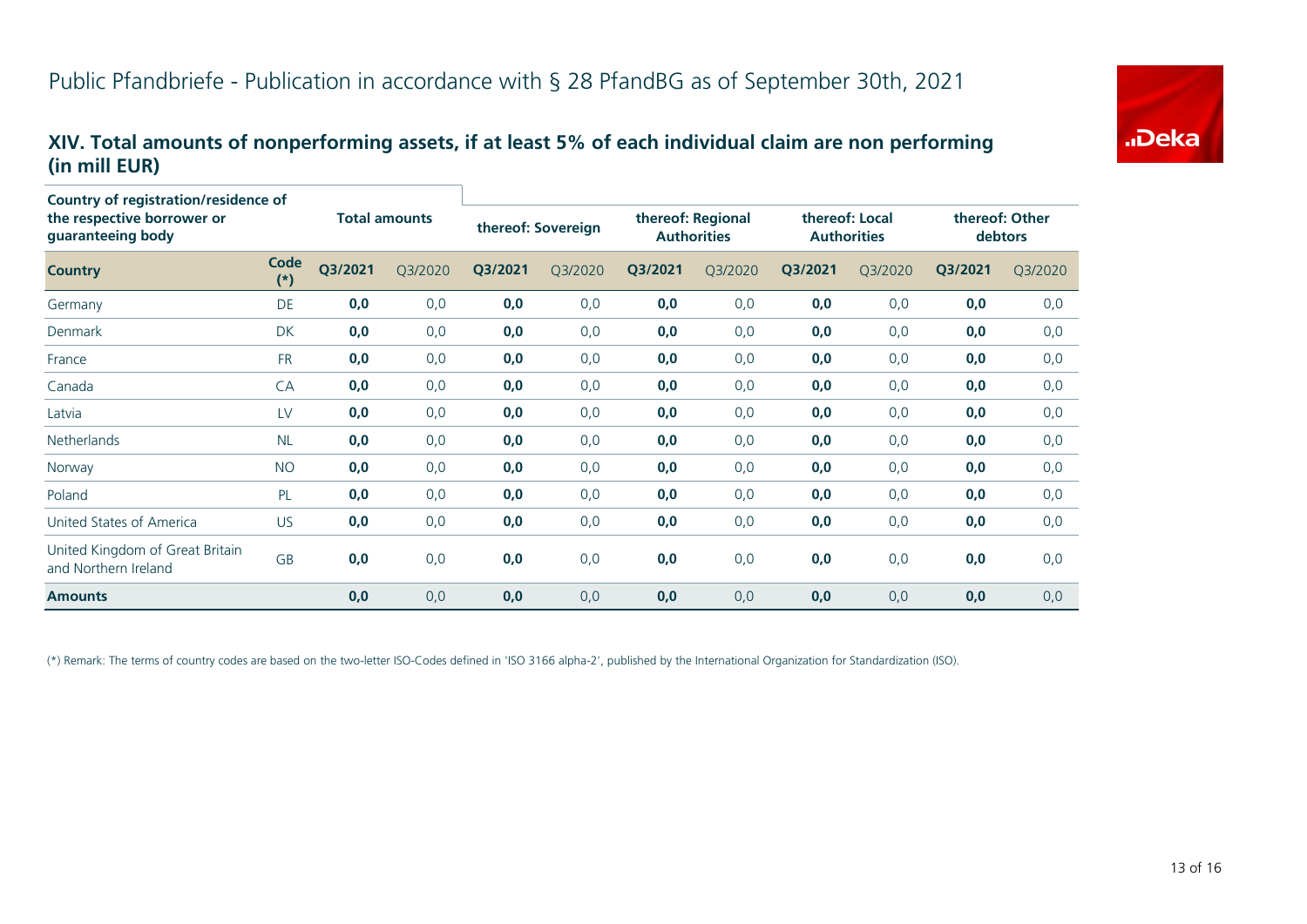

# **I. Additional voluntary information about the cover pool**

|                                    |             | Q3/2021 |
|------------------------------------|-------------|---------|
| WAL of cover pool (Total)          | in years    | 6,2     |
| Part of ECB elligble securities    | in mill EUR | 420,0   |
| Overcollateralisation by law (npv) | in $%$      | 2.0     |

| <b>Currency Exposure (nominal)</b> | in mill EUR | Q3/2021 |
|------------------------------------|-------------|---------|
| <b>EUR</b>                         |             | 4.262,9 |
| <b>USD</b>                         |             | 107,6   |

| <b>Current Rating of Pfandbrief (according to Rating Agency)</b> | O3/2021 |
|------------------------------------------------------------------|---------|
| Moody's                                                          | Aaa     |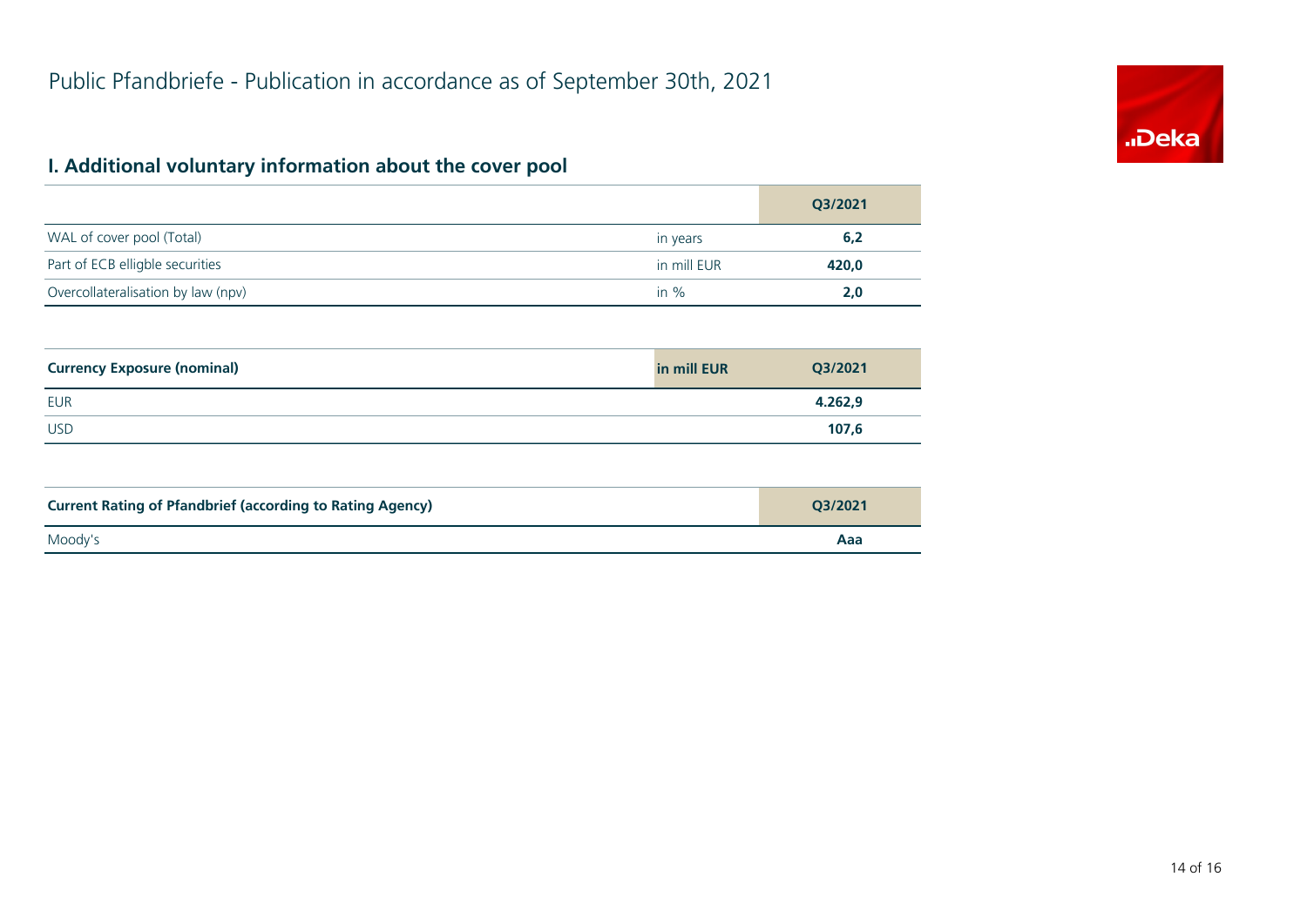# "Deka

### **I. Additional voluntary information about the cover pool**

| Breakdown of claims agianst centralbanks and banks<br>according to section 25 para 1 no. 5 by Credit Quality Step | in mill EUR | 03/2021 |
|-------------------------------------------------------------------------------------------------------------------|-------------|---------|
| Credit Quality Step 1                                                                                             |             | 0.0     |
| Credit Quality Step 2                                                                                             |             | 0.0     |

| Loans $(*)$                                               |             | Q3/2021 |
|-----------------------------------------------------------|-------------|---------|
| Number of loans                                           |             | 267     |
| Number of borrowers                                       |             | 92      |
| Total amount of loans granted to the 10 biggest borrowers | in mill EUR | 1.508,7 |
| Total amounts of bonds                                    | in mill EUR | 441,2   |
| Total amounts of loans                                    | in mill EUR | 3.929,2 |

| <b>Derivates</b>                                          |              | Q3/2021   |
|-----------------------------------------------------------|--------------|-----------|
| Are derivatives included in the cover pool?               | Yes / No     | <b>No</b> |
| Dervatives in the cover pool (npv)                        | in mill EUR  | 0,0       |
| Type of swaps (I=intra-group, E=external, B=both, N=none) | (I, E, B, N) | N         |

(\*) Remark: Only regular cover pool assets are included.